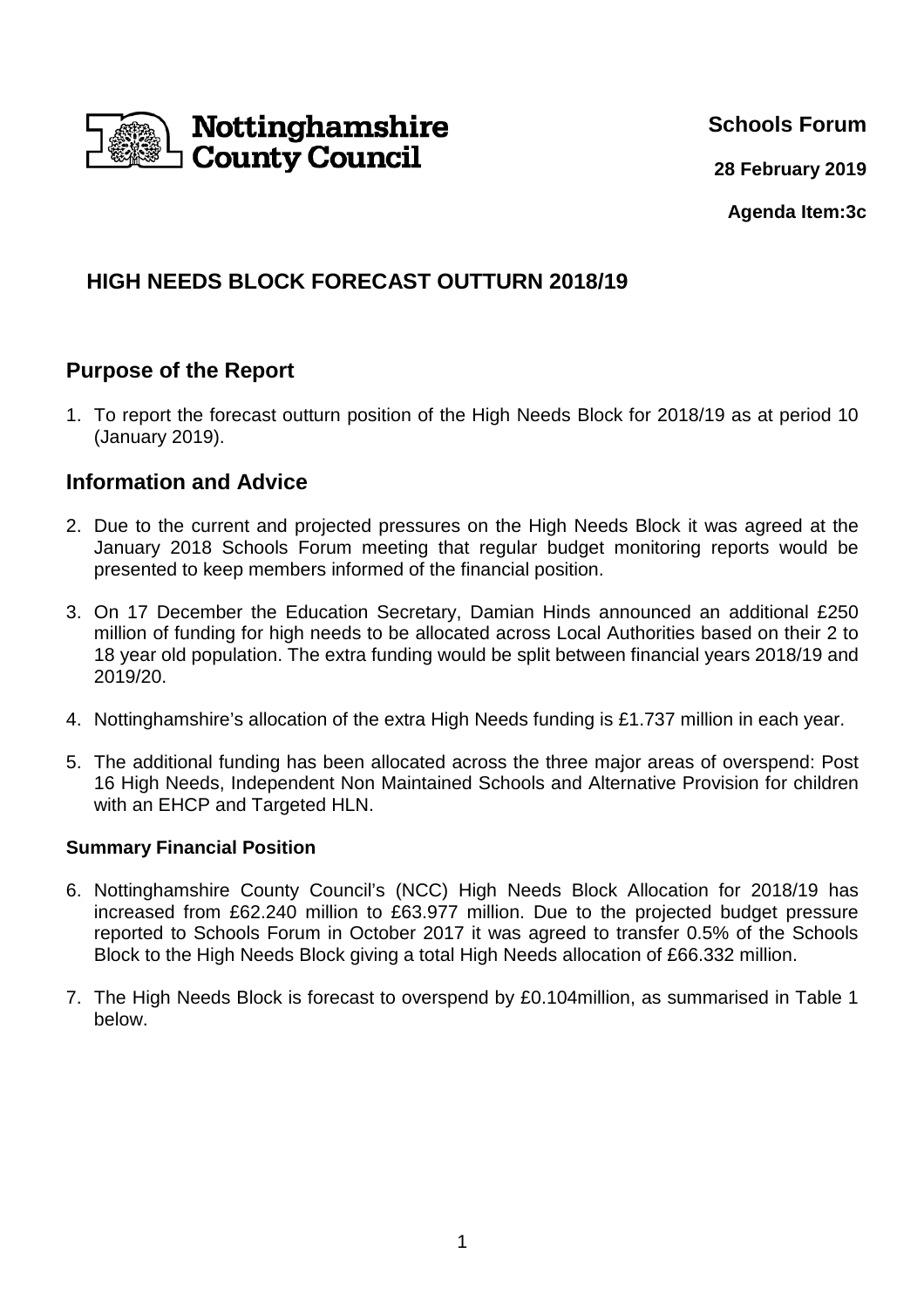| Previously<br>Reported<br>Variance<br>£000 | Change<br>in<br>Variance<br>£000 | <b>Service</b>                                                                   | 2018/19<br>Proposed<br><b>Budget £000</b> | 2018/19<br>Forecast<br>Expenditure<br>£000 | 2018/19<br>Forecast<br>Variance<br>£000 |
|--------------------------------------------|----------------------------------|----------------------------------------------------------------------------------|-------------------------------------------|--------------------------------------------|-----------------------------------------|
| $-38$                                      |                                  | 95 Special Schools Funding                                                       | 22,448                                    | 22,505                                     | 57                                      |
|                                            |                                  | 0 Place Funding for AP, CC and FE Providers                                      | 1,102                                     | 1,102                                      | 0                                       |
| 8                                          |                                  | -9 Inclusion Services                                                            | 2,615                                     | 2,614                                      | $-1$                                    |
| 0                                          |                                  | 0 Devolved Partnership funding                                                   | 3,465                                     | 3,465                                      | 0                                       |
| 0                                          |                                  | 0 Partnership Team                                                               | 650                                       | 650                                        | 0                                       |
| 0                                          |                                  | 0 SEN Home to School tarnsport                                                   | 1,764                                     | 1,764                                      | 0                                       |
| 200                                        |                                  | -200   Post 16 High Needs (outside of special schools and academies              | 5,999                                     | 5,999                                      | 0                                       |
| 1,016                                      |                                  | -1,016 Independent Non Maintained Schools and Alternative Provision (EHC Plan)   | 11,918                                    | 11,918                                     | $\mathbf 0$                             |
| 0                                          |                                  | -164 Independent Non Maintained Schools and Alternative Provision (Non EHC Plan) | 1,342                                     | 1,178                                      | $-164$                                  |
| 1,207                                      |                                  | -1,097 Targeted HLN                                                              | 5,439                                     | 5,549                                      | 110                                     |
| 60                                         |                                  | 0 Additional Family Needs                                                        | 7,568                                     | 7,628                                      | 60                                      |
| 0                                          |                                  | 54 Health Related Education and Physical Disability Unit                         | 1,181                                     | 1,235                                      | 54                                      |
|                                            |                                  | 0 Anti Bullying                                                                  | 22                                        | 22                                         | 0                                       |
|                                            |                                  | -12 SEND Divisional Costs                                                        | 819                                       | 807                                        | $-12$                                   |
| 2,453                                      |                                  | -2,349 Grand Total                                                               | 66,332                                    | 66,436                                     | 104                                     |

#### **Forecast Variances**

- 8. Forecast variances are detailed below.
	- Special School Funding has a forecast overspend of £0.057 million due to an increase in use of Special Schools in Other Local Authorities.
	- The previously forecast overspend on Post 16 high needs, independent non maintained schools and alternative provision for children with EHCP and targeted HLN have reduced due to net forecast expenditure reducing by £0.576 million and the additional funding of £1.737 million (see paragraph **4)**
	- The budget for independent non maintained special schools and alternative provision for children without an EHCP is reporting an underspend of £0.164 million due to a reduction in the forecast of number of children being placed in EOTAS settings.
	- The additional family needs budget is forecasting an overspend due to an increase in the number of children being placed in OLA who are eligible for this support.
	- Due to actions taken to mitigate overspends in the High Needs Block, no other services are currently forecasting an overspend.

#### **Non ISB Reserve**

9. Due to the overspend on the high needs block as detailed above, variances in the Central Schools Services block of the DSG and other in year expenditure from the Non ISB reserve, it is now anticipated that the Non ISB reserve will have a surplus closing balance of £1.051 million at the end 2018/19.

## **RECOMMENDATION**